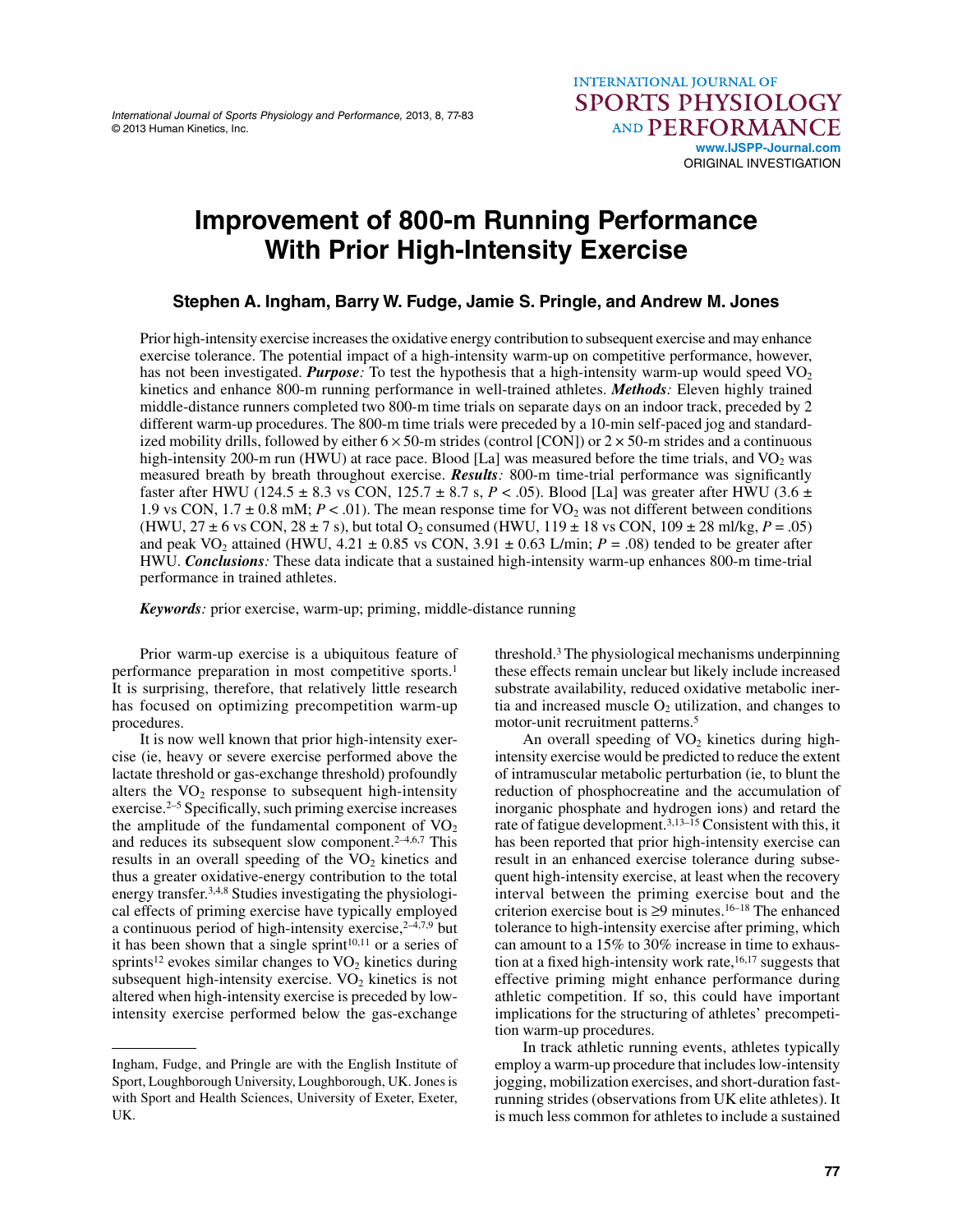higher-intensity exercise bout in the warm-up protocol, such as the continuous high-intensity priming bouts that appear to be important in enhancing  $VO<sub>2</sub>$  kinetics.<sup>3,11,16,17</sup> It is therefore possible that the warm-up procedures employed by many, if not most, middle-distance athletes are suboptimal and that including a sustained bout of high-intensity exercise in the precompetition warm-up might enhance  $VO<sub>2</sub>$  kinetics and performance. In considering an optimal warm-up, however, it is important to account for the "holding" of athletes before major competition; this can last for 20 to 40 minutes, during which time supplementary preparation is limited.

The purpose of the current investigation was to test the hypothesis that including a high-intensity priming exercise bout in the warm-up would speed  $VO<sub>2</sub>$  kinetics and improve the performance of well-trained athletes during a simulated 800-m track race. To enhance the ecological validity of the investigation, we compared a standard race-specific warm-up method with a modified version that incorporated a priming bout of sustained high-intensity exercise, and we also included a holding period between the warm-up and the simulated performance trial.

## **Methods**

## **Participants**

Eleven (7 male, 4 female) well-trained middle-distance runners of national and international standard provided informed consent to participate in the study, which had received ethical approval from the English Institute of Sport under "normal service delivery." Their mean  $\pm$  SD age, body mass, height, and  $VO_{2max}$  were  $20 \pm 4$  years, 59.7  $\pm$  8.9 kg, 1.76  $\pm$  0.07 m, and 70.8  $\pm$  5.4 mL · kg<sup>-1</sup> · min<sup>-1</sup>, respectively, for the male participants, and  $26 \pm 5$ years,  $57.1 \pm 3.5$  kg,  $1.68 \pm 0.03$  m, and  $60.8 \pm 4.3$  mL  $\cdot$  kg<sup>-1</sup>  $\cdot$  min<sup>-1</sup> for the female participants. The study took place when participants were in their specific competition preparation period. They were informed that the purpose of the investigation was to compare the effects of 2 different warm-up regimens on 800-m performance; they were not aware of the study hypothesis.

# **Experimental Design**

Participants reported to the laboratory or indoor 200-m running track in a rested and fully hydrated state, at least 2 hours postprandial and having avoided strenuous exercise in the 24 hours preceding a test session. Laboratory conditions were held constant at 20°C and 40% to 45% relative humidity. The laboratory-based treadmill test was used to determine  $VO_{2max}$  and the  $VO_2$ –speed relationship. Subsequently, the participants completed two 800-m time trials on an indoor synthetic track, at the same time of day, separated by at least 7 days, and with the conditions presented in random order. For each participant, all 3 tests were completed within 14 days.

## **Incremental Treadmill Test**

After a 10-minute warm-up period, the participants completed an incremental treadmill test<sup>19</sup> on a motorized treadmill (HP Cosmos Saturn, Traunstein, Germany). The test involved 6 submaximal stages, each of 3 minutes duration, interspersed with 30-second breaks to facilitate blood sampling. Running speed was increased by 1 km/h at the end of each stage. After a 15-minute rest period, the participants resumed running at a speed that was 2 km/h slower than the final speed attained during the submaximal phase of the test, and the treadmill gradient was increased by 1% each minute until the participants reached volitional exhaustion.19

## **800-m Time-Trial Performance**

The 800-m performance trials were performed on a 200-m indoor track (Mondo, Gallo, Italy). The performance trials were always preceded by a 10-minute self-paced jog and standardized and supervised mobility drills. In the control (CON) condition, participants preceded the performance trial with  $6 \times 50$ -m strides, interspersed with a "walk-back" recovery (45–60 s). This warm-up procedure was very similar to what the participants would ordinarily complete before a competition. In the intervention trial (HWU), participants completed  $2 \times 50$ -m strides (as per the CON condition) in addition to a continuous 200-m high-intensity run. All of these runs (50-m strides and the 200-m run) were completed at estimated 800-m race pace. The respective warm-up procedures were followed by 20 minutes of seated rest. This was included to simulate athlete "call-up" procedures in major track competitions. At the end of the rest period, the participants' perceived race readiness was assessed. Participants were asked "How effective do you feel the warm-up was in preparation for racing?" and required to rate their readiness from 1 (*not effective at all*) to 10 (*extremely effective*). The 800-m performance trial commenced 5 minutes later. During this period, the participants completed a further  $2 \times 50$ -m strides. Overall performance time and split times at 100-m intervals during the 800-m performance trial were measured using infrared timing gates (Brower, UT).

#### **Measurements**

Blood samples of 25 μL were collected from an earlobe at the end of each submaximal stage during the incremental treadmill test, at rest before the warm-up, and after the warm-up procedures of jogging, strides (either  $6 \times 50$ -m or  $2 \times 50$ -m and 200-m), 20 minutes rest, and preperformance  $2 \times 50$ -m strides, approximately 2 minutes before the performance trial. Blood lactate concentration (blood [La]) was measured using an automated device (Biosen, EKF, Germany) that was calibrated using a 12-mM reference solution.

Pulmonary gas exchange and minute ventilation were measured breath by breath during the incremental exercise test and performance trials. Participants breathed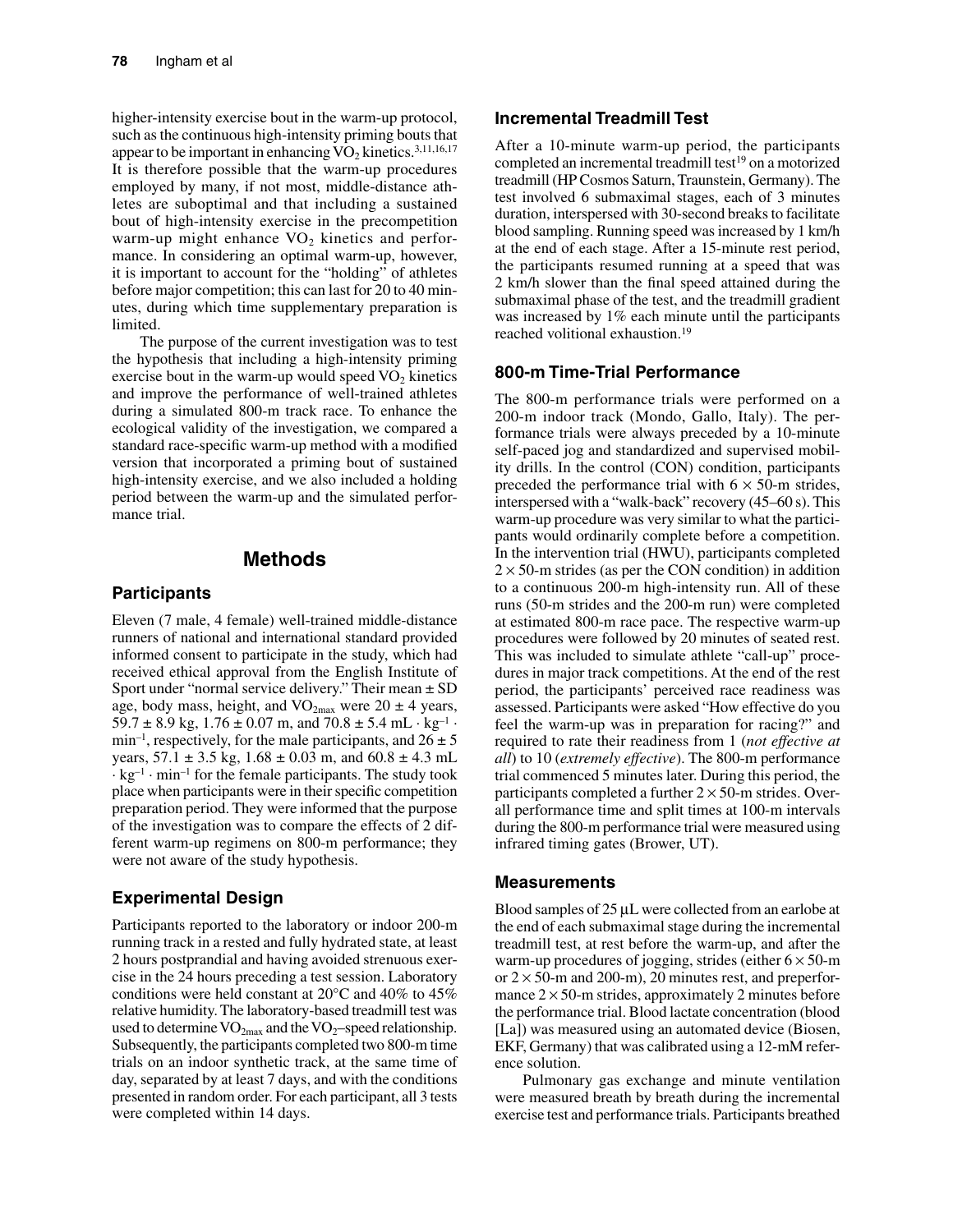through a low-dead-space (90 mL), low-resistance (0.1  $kPa \cdot L^{-1} \cdot s^{-1}$  at 15 L/s) facemask assembly throughout each test. Expired air was sampled through a capillary line at a rate of 60 mL/min and analyzed for  $O_2$  and  $CO_2$ concentrations derived from an electrochemical cell and from thermal conductivity, respectively (Oxycon Mobile, Cardinal Health, Warwick UK). The analyzers were calibrated before each test with gases of known concentration. Expiratory volumes were determined using a turbine volume transducer (Viasys, UK) that was calibrated before each test using a 3-L syringe. A computer integrated the volume and concentration signals, with account taken of the gas transit delay through the capillary line. Respiratory gas-exchange variables were calculated and displayed for every breath.

During the treadmill test and performance trials, the VO2max was determined as the highest 30-second mean value achieved. During the 800-m performance trials, breath-by-breath  $VO<sub>2</sub>$  after the onset of exercise was modeled using iterative nonlinear-regression techniques using Microsoft Excel. The mathematical model consisted of one exponential term, starting at the onset of exercise,

$$
VO_2(t) = VO_2(b) + A(1 - e^{-t/\tau})
$$

where  $VO<sub>2</sub>(b)$  is the resting baseline value, taken as a mean of the final 2 minutes before the start of the performance trial; *A* is the asymptotic amplitude for the exponential term; and  $\tau$  is the time constant (equivalent here to the mean response time). The total  $O_2$  requirement during the 800-m performances was estimated using the  $VO_2$ -speed relationship established during the submaximal phase of the incremental treadmill test for each athlete.

#### **Statistics**

Physiological and performance differences between the 2 warm-up conditions (CON and HWU) were assessed using paired *t* tests. The Mann-Whitney *U* test was used to explore differences between conditions for perceived race readiness. Statistical significance was accepted when *P* < .05. Data are presented as mean ± SD.

## **Results**

The 800-m performance was significantly better  $(P < .05)$ for HWU (124.5  $\pm$  8.3 s) than for CON (125.7  $\pm$  8.7 s), with 7 of 11 participants having a faster time for HWU. The split times indicated that participants tended to be faster in HWU than in CON between 400 and 500 m (*P* = .08) and between 700 and 800 m (*P* = .08). The running speeds measured during the 800-m performance trials in the HWU and CON conditions are shown in Figure 1.

Before the 800-m performance trials, baseline blood [La] was  $1.8 \pm 0.3$  mM greater after HWU than in CON (HWU,  $3.6 \pm 1.9$  vs CON,  $1.7 \pm 0.8$  mM;  $P < .01$ ), with no differences observed posttrial. Baseline  $VO<sub>2</sub>$  was not different between groups (HWU,  $0.81 \pm 0.21$  vs CON,  $0.93 \pm 0.24$  L/min;  $P > .05$ ). The participants reported greater race readiness in HWU than in CON (HWU, 6.3  $\pm$  1.0 vs CON, 4.8  $\pm$  1.7; *P* < .05).

The total  $O_2$  consumed was greater after the intervention (HWU, 119 ± 18 vs CON, 109 ± 28 mL/kg, *P* = .05), and there was a tendency for a greater in-trial peak VO<sub>2</sub> (HWU, 4.21  $\pm$  0.85 vs CON, 3.91  $\pm$  0.63 L/min;  $P = .08$ ). The mean response time for the VO<sub>2</sub> response was not different between conditions (HWU,  $27 \pm 6$  vs



**Figure 1** — The profile of mean running speed during the 800-m performance trial after high-intensity warm-up (HWU) and control (CON). Overall 800-m time was shorter  $(P = .04)$ , and the 400- to 500-m and 700- to 800-m sections tended  $(P = .08)$  to be completed faster after the high-intensity warm-up.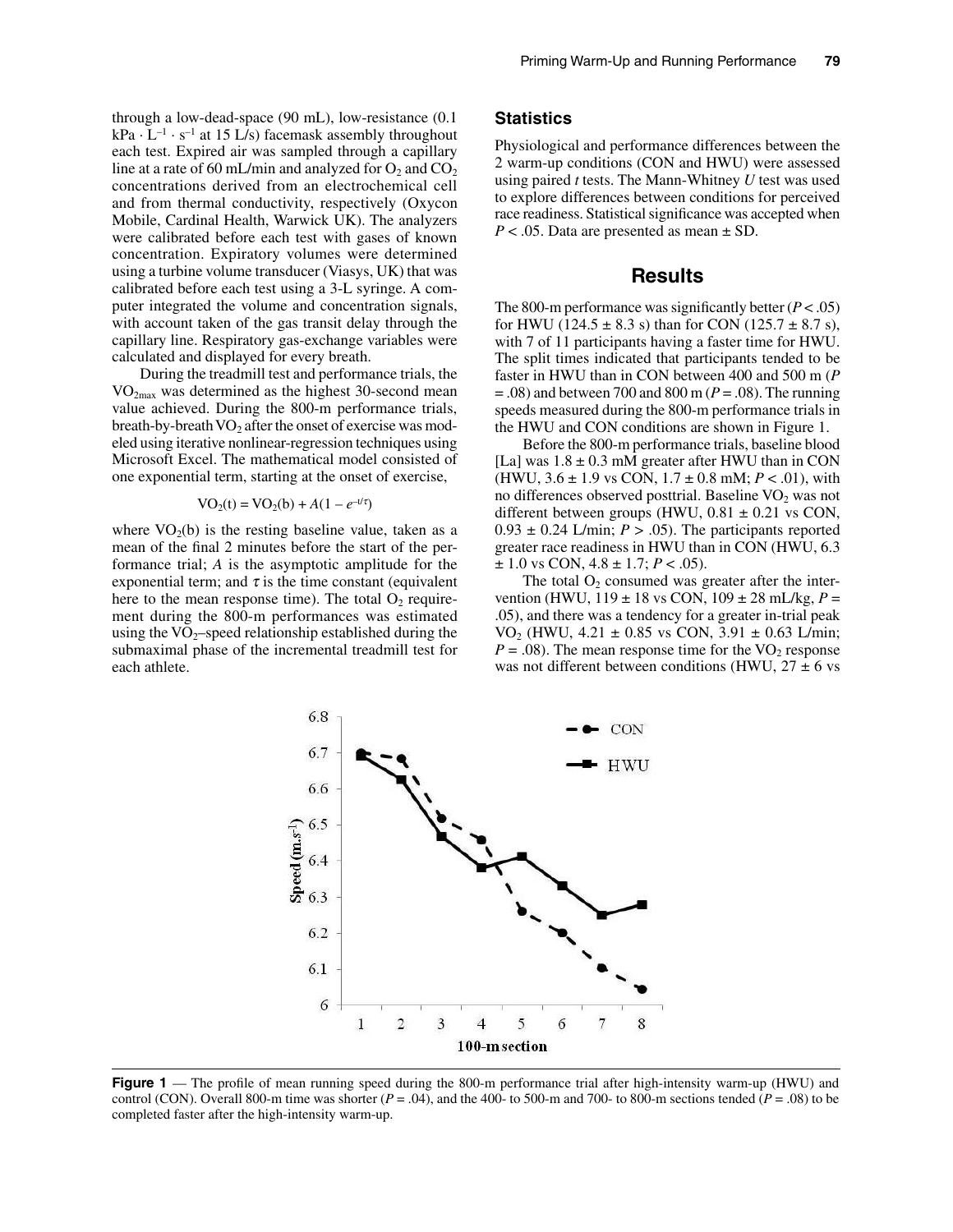

**Figure 2** — The mean oxygen uptake per 100-m section of the 800-m performance trial for high-intensity warm-up (gray) and control (black) relative to the estimated oxygen cost (white) of running at the mean 800-m race speed.

CON 28  $\pm$  7 s). Figure 2 illustrates the VO<sub>2</sub> response throughout the 800-m performance trials in the CON and HWU conditions.

## **Discussion**

The major original finding of this investigation was that, compared with a standard warm-up regimen, a warm-up regimen including a sustained bout of highintensity exercise significantly improved 800-m running performance in highly trained middle-distance runners. The improved 800-m performance after HWU was accompanied by a greater total  $O_2$  consumption during the trial. On average, the HWU procedure resulted in a 1.2-second improvement in 800-m performance compared with CON. While this might appear to be a small difference in absolute terms, the improvement (close to 1%) represents a meaningful and practically significant difference in performance at the elite level.

The overall  $VO<sub>2</sub>$  response during the 800-m performance trial was augmented after HWU, as indicated by an increase in total  $O_2$  consumed and a trend toward a greater peak  $VO<sub>2</sub>$  during the trial (Figure 2). These data are consistent with several previous studies that reported a greater oxidative contribution to total energy transfer in the transition to very-high-intensity exercise after priming.8,12,13,16,17 Given that the total nonoxidative-energy yield during exhaustive high-intensity exercise is believed to be finite,  $20,21$  a greater total contribution from oxidative metabolism to energy turnover after the onset of such

exercise would be expected to increase the total energy yield and enhance performance.5,20 In the current study, the mean response time for  $VO<sub>2</sub>$  was not significantly different between the conditions, but the peak  $VO<sub>2</sub>$  showed a tendency to be greater after HWU; in absolute terms,  $VO<sub>2</sub>$ was higher throughout the 800-m performance trial after HWU. These findings are similar to those of Wilkerson et al,12 who reported that prior multiple 30-second sprint exercise significantly increased the peak  $VO<sub>2</sub>$  measured during "extreme" (supramaximal) exercise.

The mechanistic bases for the greater  $VO<sub>2</sub>$  during primed than unprimed exercise remain controversial. There is evidence that priming exercise may increase bulk blood flow to the muscle through the combined effects of elevated cardiac output and greater vasodilatation.4,8 Moreover, muscle oxygenation (as estimated by near-infrared spectroscopy) is enhanced after priming exercise,  $4,9,22,23$  and this might facilitate a greater matching of local  $O_2$  delivery to metabolic rate.<sup>24</sup> Priming exercise might also increase the activation of rate-limiting enzymes in the respiratory chain, reducing oxidative metabolic inertia and increasing muscle  $O_2$  extraction after the onset of exercise. $8,9,16,25,26$  Finally, priming exercise might invoke alterations in neuromuscular activity that facilitate exercise performance.5,6 Several studies have reported an increased integrated electromyogram signal after priming exercise and interpreted this to indicate that motor-unit recruitment is enhanced in the early stages of a primed bout of high-intensity exercise.6,13,27 This might be advantageous for muscle performance because it would reduce the tension required per fiber and therefore reduce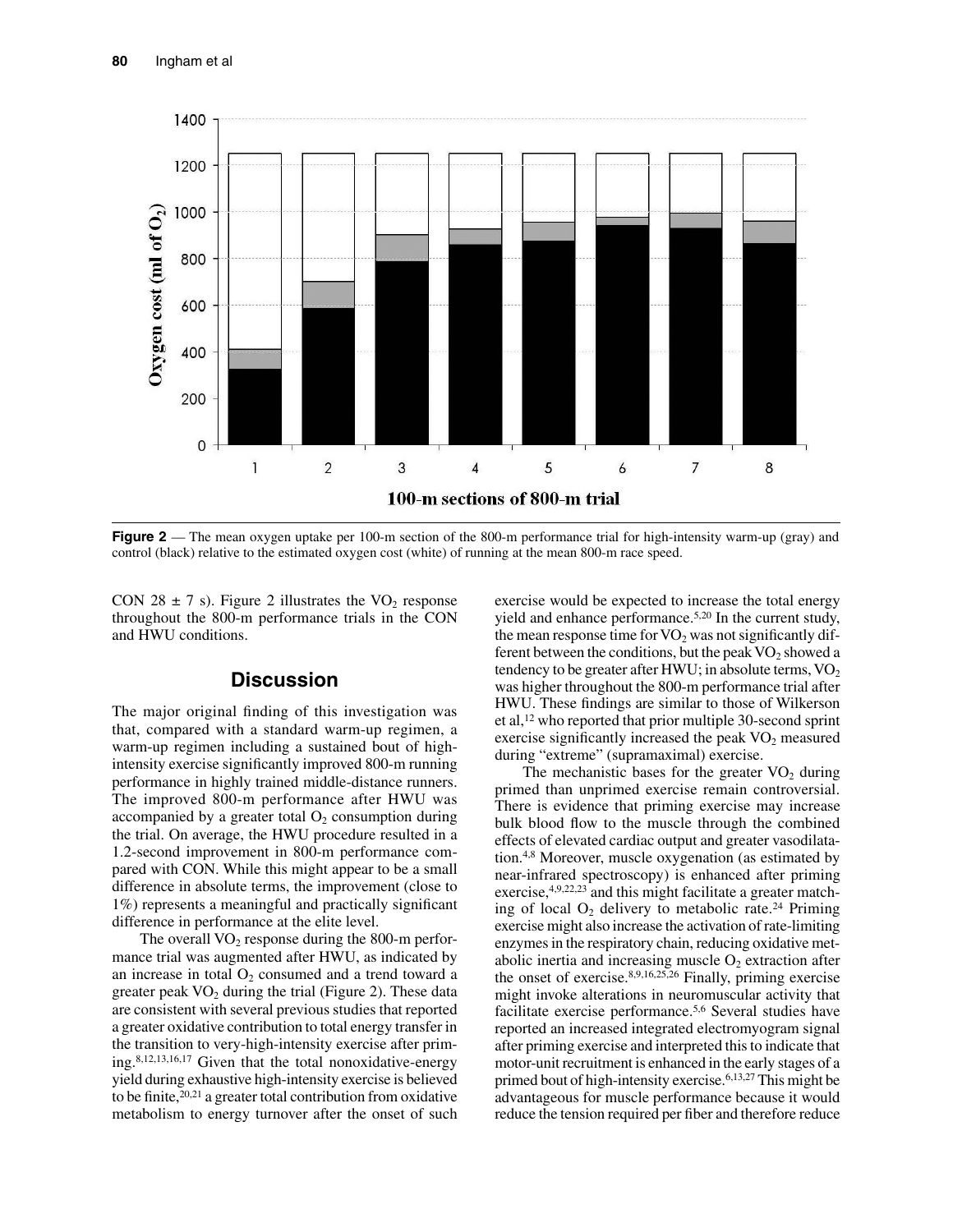the metabolic disturbance experienced by the muscle as a whole. It is possible, of course, that a number, if not all, of the aforementioned mechanisms could contribute to the higher  $VO<sub>2</sub>$  (and better performance) during highintensity exercise after priming, with the greater potential for muscle  $O_2$  utilization being supported by an increased muscle  $O_2$  delivery. Elevated muscle temperature does not appear to be important for the priming effect $11,28$ ; in this regard, the effects of prior exercise on  $VO<sub>2</sub>$  kinetics are not a consequence of warm-up, per se.

The CON condition was designed to reproduce a typical warm-up regimen for a middle-distance runner and included low-intensity running, mobility exercises, and a series of short-duration race-pace efforts followed by a period of rest. The HWU condition matched the CON condition in terms of total distance covered and distance covered at race pace. However, in HWU, rather than perform multiple short-duration strides as part of the warm-up (as is typically done; see CON), an equivalent distance was completed continuously (200 m compared with  $4 \times 50$  m). The rest period separating the completion of the different warm-up regimens and the 800-m performance trials was designed to simulate a high-level competition format, wherein athletes are held before racing. It has been shown that  $VO<sub>2</sub>$  kinetics remains facilitated for at least 45 minutes after a bout of priming exercise.29 Our results therefore indicate that, at least in this situation, the warm-up regimen typically used by middle-distance runners might not be optimal and that including a sustained bout of high-intensity exercise in the warm-up might enhance race performance. Consistent with this, participants reported significantly greater race readiness after HWU than in CON.

The continuous race-pace exercise used in the HWU condition significantly elevated blood [La] compared with CON. The mean blood [La] after HWU in the current study was 3.6 mM, which is within the range that appears to be optimal for enhanced performance after priming  $(3-5 \text{ mM})$ .<sup>16–18</sup> It has been suggested previously that prior exercise regimens that do not alter blood [La] do not alter  $VO<sub>2</sub>$  kinetics or exercise tolerance,<sup>2,3,29</sup> whereas prior exercise regimens that result in high blood [La] (>6 mM) may affect  $VO<sub>2</sub>$  kinetics but not enhance (or may even impair) subsequent exercise tolerance.12,16,21 On this basis, it would seem important for both the intensity and the duration of the priming exercise bout, and the subsequent recovery duration before the competition itself, to be carefully considered when designing a warm-up protocol. The recovery duration applied in the current study (20 min) is in keeping with the recommendations of Bailey et al,16 who reported that tolerance of high-intensity exercise was enhanced to the greatest extent when the priming bout (6 min of severe-intensity exercise) was followed by 20 minutes of recovery. It was speculated that this protocol optimized the balance between preserving a facilitated VO<sub>2</sub> response and allowing complete or near-complete restoration of muscle energetic reserves (for example, phosphocreatine) and homeostasis.16 It is important to note, however, that other combinations of prior exercise

intensity/duration and subsequent recovery intensity/duration might also be effective in enhancing performance.

Previous studies have shown that an appropriate combination of prior exercise and recovery duration can enhance tolerance of subsequent high-intensity exercise measured as the time to exhaustion at a fixed work rate.16–18 Relatively few studies, however, have addressed the question of whether priming exercise might enhance simulated performance. Burnley et al<sup>10</sup> used a warm-up regimen similar to that in the current study (including a 30-s sprint) but found that work output during a 7-minute cycling performance trial completed 10 minutes after the completion of the warm-up was not improved compared with a control condition of no warm-up. In the current study, an ~30-second race-pace effort (200-m) was combined with a longer period of recovery. This allowed blood [La] to fall to  $\sim$ 3.6 mM (compared with  $\sim$ 5.9 mM in the Burnley et al study) and may have permitted adequate metabolic recovery while maintaining a priming effect on VO2 16 such that performance was improved. Burnley et al10 also reported that prior moderate- and heavy-intensity exercise were equally effective in enhancing performance (by 2–3% compared with control). Similarly, Palmer et al30 reported that prior heavy exercise and prior selfselected warm-up regimens were equally effective in enhancing laboratory-based 4000-m cycling performance (by  $\sim$ 2% compared with control), a finding complemented by Hajoglou et al $31$  for 3000-m cycling performance. However, none of the moderate, heavy, or self-selected warm-up regimens employed in these earlier studies<sup>10,30</sup> elevated blood [La] above 2.5 to 3.0 mM, such that the effects of prior exercise on  $\text{VO}_2$  kinetics and performance might have been suboptimal.

While overall 800-m trial performance was improved by HWU, there was little apparent difference in the time taken to cover the first 400 m in HWU compared with CON (Figure 1). Rather, the performance advantage appeared to become manifest in the second half of the trial, with trends toward significantly faster sections of the race between 400 and 500 m and between 700 and 800 m. This finding contrasts with previous work in which 3000-m cycle time-trial performance was facilitated by both easy and hard (~respiratory compensation point) warm-up regimens but with the higher power output being achieved during the earlier stage of the trials.<sup>31</sup> Individual pacing strategies were highly variable and were not controlled in the current study; nevertheless, it would appear that participants were able to perform better during the latter portion of the 800-m performance trial after HWU. It might be speculated that the increased total  $O_2$  consumption in the first half of the performance trial after priming enabled a sparing of the muscle's finite anaerobic reserves (ie, phosphocreatine) and a reduced accumulation of fatigue-related metabolites (ie, inorganic phosphate, hydrogen ions).13–15,20 This sparing of the finite nonoxidative energy reserves, along with the continued higher oxidative-energy turnover, might then enabled better maintenance of running speed during the latter half of the trial (Figure 1).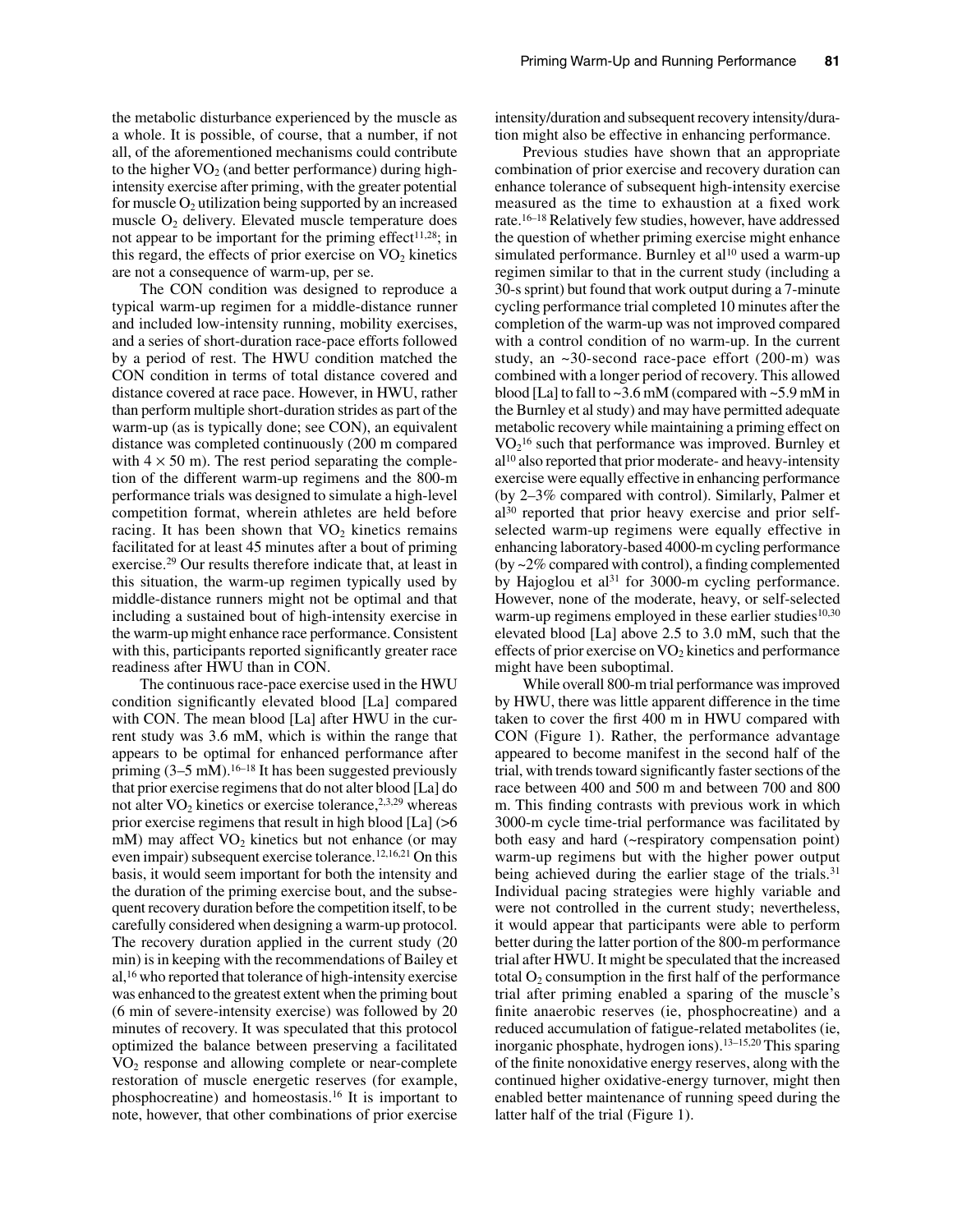We did not include a control trial involving no warmup in the current study because we did not consider it to be either realistic or appropriate to ask high-performance athletes to undertake an all-out performance trial with no prior warm-up. It is feasible that the low-intensity jogging and race-specific repetitions undertaken in CON might themselves provide some competitive advantage.<sup>10,30,31</sup> If so, this would have blunted the magnitude of the physiological and performance differences between HWU and CON. However, our primary purpose was to investigate whether the addition of a sustained high-intensity exercise bout to the warm-up regimen typically employed by middle-distance athletes could enhance performance.

Given that the participants only completed a single bout of exercise in both the CON and HWU conditions, it was not appropriate to employ complex multiexponential modeling of the  $VO<sub>2</sub>$  kinetics; hence, we fitted a single curve through the entire VO<sub>2</sub> response. We acknowledge that the use of exponential-curve fitting to describe and compare the  $VO<sub>2</sub>$  responses to imposed work rates assumes that the ATP turnover rate is both constant over time within conditions and identical between conditions. In the current study, the mean speed was slightly higher in HWU than in CON, and in both conditions speed reduced with time. However, in absolute terms, differences in the overall speed and  $VO<sub>2</sub>$  profiles between HWU and CON were small, and we therefore believe it is legitimate to characterize and compare the  $VO<sub>2</sub>$  kinetics between the conditions using an exponential function.32 A similar approach has been used in previous studies. The appropriateness of the interpretation arising from this approach is supported by evidence that total  $O_2$  consumed was higher in HWU than in CON.

In conclusion, this is the first study to show that high-intensity priming exercise improves simulated performance in high-level track athletes. Specifically, a warm-up regimen involving a continuous 200-m race-pace effort set in a competition-specific schedule enhances 800-m running performance in highly trained middle-distance runners. The magnitude of the improvement was 1.2 seconds (or approximately 1%), an effect that is practically meaningful in elite-level competition. The physiological mechanisms responsible for the improved performance are unclear but are likely related to the greater total  $O_2$  consumption during competition that is enabled by priming exercise. Athletes should be encouraged to explore whether their current warm-up procedures provide optimal preparation for competition.

#### **Acknowledgments**

The authors would like to recognize the support of the UK Sport Research and Innovation Department.

#### **References**

1. Bishop D. Warm up II: performance changes following active warm up and how to structure the warm up. *Sports Med*. 2003;33:483–498. [PubMed](http://www.ncbi.nlm.nih.gov/entrez/query.fcgi?cmd=Retrieve&db=PubMed&list_uids=12762825&dopt=Abstract) [doi:10.2165/00007256-](http://dx.doi.org/10.2165/00007256-200333070-00002) [200333070-00002](http://dx.doi.org/10.2165/00007256-200333070-00002)

- 2. Burnley M, Doust JH, Carter H, Jones AM. Effects of prior exercise and recovery duration on oxygen uptake kinetics during heavy exercise in humans. *Exp Physiol*. 2001;86:417–425. [PubMed](http://www.ncbi.nlm.nih.gov/entrez/query.fcgi?cmd=Retrieve&db=PubMed&list_uids=11429659&dopt=Abstract) [doi:10.1113/eph8602122](http://dx.doi.org/10.1113/eph8602122)
- 3. Burnley M, Jones AM, Carter H, Doust JH. Effects of prior heavy exercise on phase II pulmonary oxygen uptake kinetics during heavy exercise. *J Appl Physiol*. 2000;89:1387–1396. [PubMed](http://www.ncbi.nlm.nih.gov/entrez/query.fcgi?cmd=Retrieve&db=PubMed&list_uids=11007573&dopt=Abstract)
- 4. Fukuba Y, Hayashi N, Koga S, Yoshida T. VO2 kinetics in heavy exercise is not altered by prior exercise with a different muscle group. *J Appl Physiol*. 2002;92:2467–2474. [PubMed](http://www.ncbi.nlm.nih.gov/entrez/query.fcgi?cmd=Retrieve&db=PubMed&list_uids=12015361&dopt=Abstract) [doi:10.1063/1.1499980](http://dx.doi.org/10.1063/1.1499980)
- 5. Jones AM, Koppo K, Burnley M. Effects of prior exercise on metabolic and gas exchange responses to exercise. *Sports Med*. 2003;33:949–971. [PubMed](http://www.ncbi.nlm.nih.gov/entrez/query.fcgi?cmd=Retrieve&db=PubMed&list_uids=14606924&dopt=Abstract) [doi:10.2165/00007256-200333130-00002](http://dx.doi.org/10.2165/00007256-200333130-00002)
- 6. Burnley M, Doust JH, Ball D, Jones AM. Effects of prior heavy exercise on  $VO<sub>2</sub>$  kinetics during heavy exercise are related to changes in muscle activity. *J Appl Physiol*. 2002;93:167–174. [PubMed](http://www.ncbi.nlm.nih.gov/entrez/query.fcgi?cmd=Retrieve&db=PubMed&list_uids=12070201&dopt=Abstract)
- 7. Scheuermann BW, Hoelting BD, Noble ML, Barstow TJ. The slow component of  $O<sub>2</sub>$  uptake is not accompanied by changes in muscle EMG during repeated bouts of heavy exercise in humans. *J Physiol*. 2001;531:245–256. [PubMed](http://www.ncbi.nlm.nih.gov/entrez/query.fcgi?cmd=Retrieve&db=PubMed&list_uids=11179407&dopt=Abstract) [doi:10.1111/j.1469-7793.2001.0245j.x](http://dx.doi.org/10.1111/j.1469-7793.2001.0245j.x)
- 8. Krustrup P, Gonzalez-Alonso J, Quistorff B, Bangsbo J. Muscle heat production and anaerobic energy turnover during repeated intense dynamic exercise in humans. *J Physiol*. 2001;536:947–956. [PubMed](http://www.ncbi.nlm.nih.gov/entrez/query.fcgi?cmd=Retrieve&db=PubMed&list_uids=11691886&dopt=Abstract) [doi:10.1111/j.1469-](http://dx.doi.org/10.1111/j.1469-7793.2001.00947.x) [7793.2001.00947.x](http://dx.doi.org/10.1111/j.1469-7793.2001.00947.x)
- 9. Jones AM, Berger NJ, Wilkerson DP, Roberts CL. Effects of "priming" exercise on pulmonary  $O_2$  uptake and muscle deoxygenation kinetics during heavy-intensity cycle exercise in the supine and upright positions. *J Appl Physiol*. 2006;101:1432–1441[. PubMed](http://www.ncbi.nlm.nih.gov/entrez/query.fcgi?cmd=Retrieve&db=PubMed&list_uids=16857860&dopt=Abstract) [doi:10.1152/jap](http://dx.doi.org/10.1152/japplphysiol.00436.2006)[plphysiol.00436.2006](http://dx.doi.org/10.1152/japplphysiol.00436.2006)
- 10. Burnley M, Doust JH, Jones AM. Effects of prior warm-up regime on severe-intensity cycling performance. *Med Sci Sports Exerc*. 2005;37:838–845. [PubMed](http://www.ncbi.nlm.nih.gov/entrez/query.fcgi?cmd=Retrieve&db=PubMed&list_uids=15870639&dopt=Abstract) [doi:10.1249/01.](http://dx.doi.org/10.1249/01.MSS.0000162617.18250.77) [MSS.0000162617.18250.77](http://dx.doi.org/10.1249/01.MSS.0000162617.18250.77)
- 11. Burnley M, Doust JH, Jones AM. Effects of prior heavy exercise, prior sprint exercise and passive warming on oxygen uptake kinetics during heavy exercise in humans. *Eur J Appl Physiol*. 2002;87:424–432[. PubMed](http://www.ncbi.nlm.nih.gov/entrez/query.fcgi?cmd=Retrieve&db=PubMed&list_uids=12172883&dopt=Abstract) [doi:10.1007/s00421-002-0647-8](http://dx.doi.org/10.1007/s00421-002-0647-8)
- 12. Wilkerson DP, Koppo K, Barstow TJ, Jones AM. Effect of prior multiple-sprint exercise on pulmonary  $O_2$  uptake kinetics following the onset of perimaximal exercise. *J Appl Physiol*. 2004;97:1227–1236[. PubMed](http://www.ncbi.nlm.nih.gov/entrez/query.fcgi?cmd=Retrieve&db=PubMed&list_uids=15145915&dopt=Abstract) [doi:10.1152/](http://dx.doi.org/10.1152/japplphysiol.01325.2003) [japplphysiol.01325.2003](http://dx.doi.org/10.1152/japplphysiol.01325.2003)
- 13. Dimenna FJ, Fulford J, Bailey SJ, Vanhatalo A, Wilkerson DP, Jones AM. Influence of priming exercise on muscle [PCr] and pulmonary  $O_2$  uptake dynamics during 'work-towork' knee-extension exercise. *Respir Physiol Neurobiol*. 2010;172(1–2:15–23. [doi:10.1016/j.resp.2010.04.017](http://dx.doi.org/10.1016/j.resp.2010.04.017)
- 14. Forbes SC, Raymer GH, Kowalchuk JM, Thompson RT, Marsh GD. Effects of recovery time on phosphocreatine kinetics during repeated bouts of heavy-intensity exercise. *Eur J Appl Physiol*. 2008;103:665–675. [PubMed](http://www.ncbi.nlm.nih.gov/entrez/query.fcgi?cmd=Retrieve&db=PubMed&list_uids=18481078&dopt=Abstract) [doi:10.1007/s00421-008-0762-2](http://dx.doi.org/10.1007/s00421-008-0762-2)